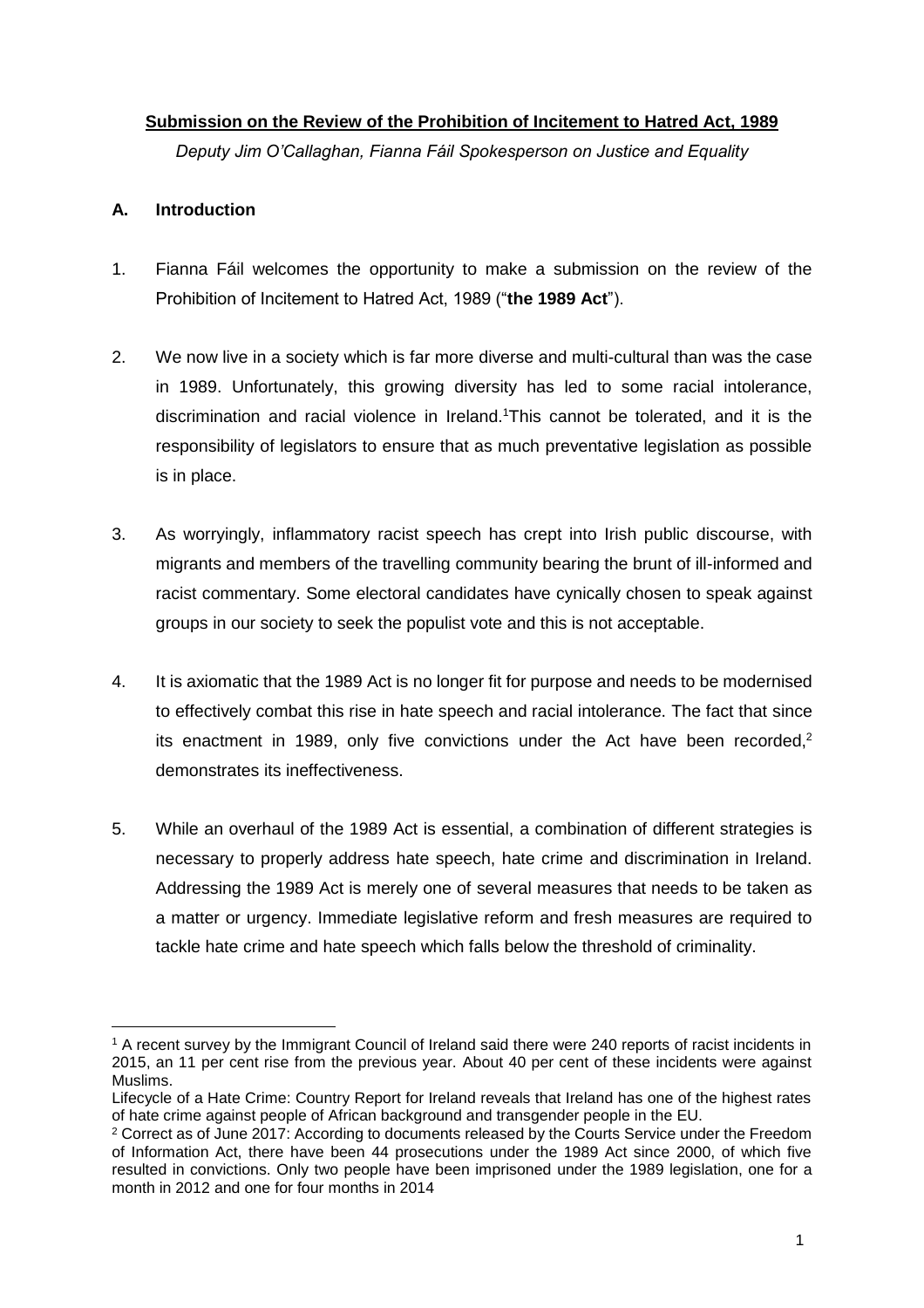- 6. Effective change is now long overdue.<sup>3</sup> The 1989 Act has fundamental structural problems which have existed for 30 years, rendering the Act toothless and ineffective since inception.
- 7. If we are serious about addressing hatred and intolerance and serious about creating a safe, fair and inclusive multicultural society, this should begin by amending the 1989 Act to render it effective to respond to modern forms of hate speech.

# **B. Striking a Balance**

- 8. Notwithstanding the significant challenges we face to create a diverse, respectful and pluralistic society, Fianna Fáil recognises the danger of knee jerk reactions to recent high-profile incidences of racial intolerance and hate speech.
- 9. There is a delicate balance to be struck between freedom of expression, as protected by Article 40 of the Constitution and Article 10 of the European Convention on Human Rights ("**ECHR**"), on the one hand, and the rights of communities and individuals to be protected from attack and persecution.
- 10. A modern, democratic society needs ensure that its citizens may express freely their convictions and opinions, unconstrained by the disciplines of reason and objectivity.
- 11. However, it is beyond controversy that the right to freedom of expression is not an absolute right and may be limited in certain circumstances. <sup>4</sup> The challenge is identifying where the tipping point should be.
- 12. Hate speech is a legitimate limit on a citizens' right to express freely their convictions and opinions. However, if we are to limit the constitutional right of freedom of expression to such a degree as to criminalise certain conduct which would otherwise constitute an enjoyment of that right, it is imperative that the relevant legislation clearly and precisely defines what conduct is criminal and is effective in prosecuting such offences.

# **C. The 1989 Act**

 $\overline{a}$ 

<sup>3</sup> Ireland ratified the UN International Convention on the Elimination of All forms of Racial Discrimination as long ago as 2000 and Durban Declaration and Programme of Action in 2001

<sup>4</sup> Article 10(2) of the ECHR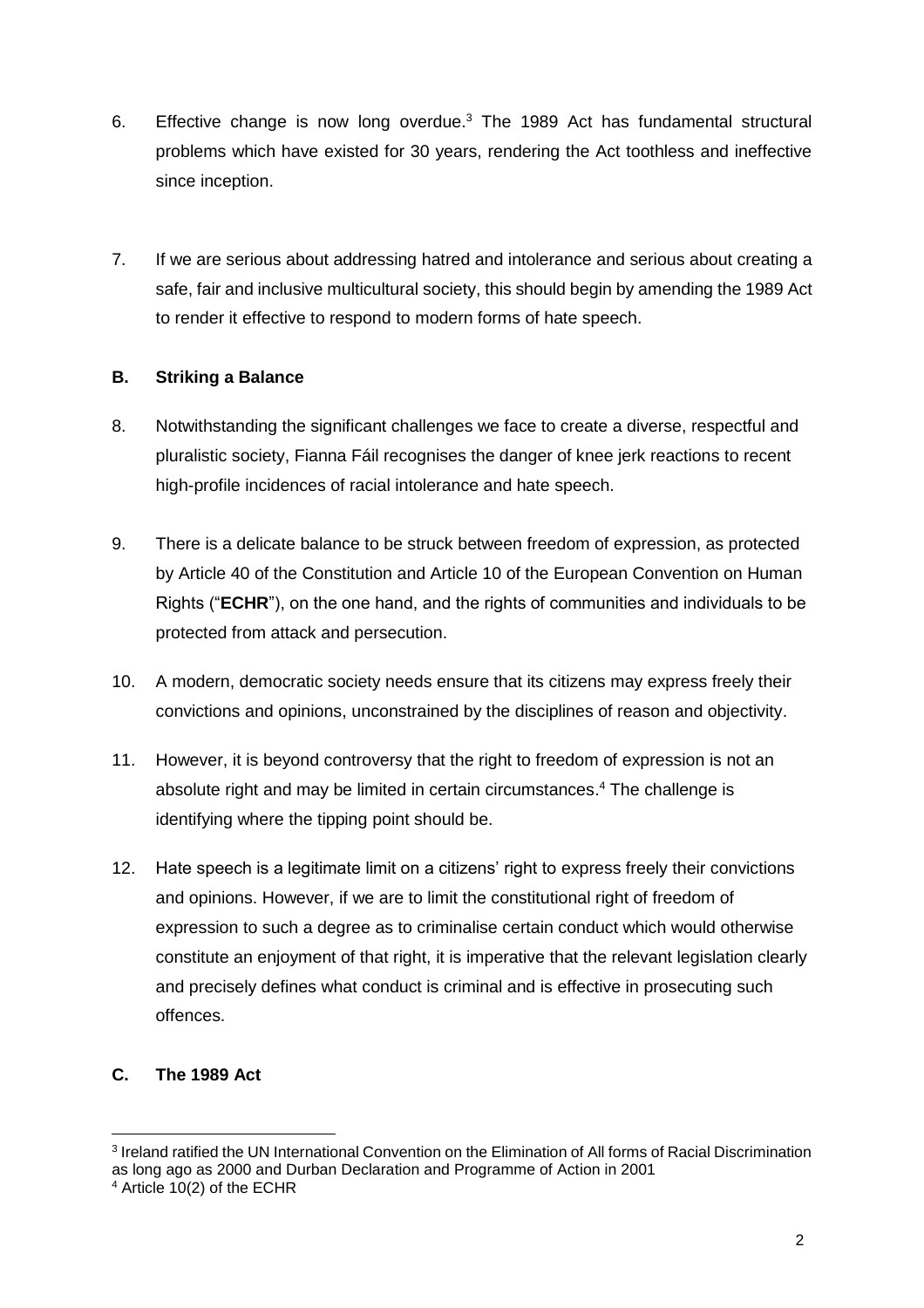- 13. The singular fact that in the 30 years since its enactment, only five convictions have been recorded, demonstrates the ineffectiveness of the 1989 Act.
- 14. The requirement (contained in section 2 of the 1989 Act) to prove that the Defendant either intended to, or in the circumstances, was likely to, stir up hatred, has been described as the "Achilles heel" of the 1989 Act<sup>5</sup>, and is undoubtedly the principal reason behind the dearth of convictions. Indeed, it is arguable that the requirement of evidence of an intention to "stir up" hatred means that a conviction could only be secured where racist material is sent between racists, but not where the victim group is directly targeted.
- 15. The weakness in this legislative language was evident in the 2011 case of a man charged with inciting hatred by creating an anti-traveller facebook page. While the page featured posts suggesting that Traveller babies should be used as "shark bait" and that travellers could be used for testing new drugs for viruses, the case was dismissed by a District Court judge who ruled there was reasonable doubt as to whether the accused had intended to stir up hatred towards Travellers.
- 16. This vague and almost impossible requirement of proof of an intent to stir up hatred has rendered the 1989 Act "effectively rudderless."<sup>6</sup>

# **D. Specific Reform**

### **(i) The Protected Characteristics**

- 17. The current list of seven distinct characteristics which are protected under the 1989 is too narrow. Notably, the Act provides no protection and does not criminalise incitement to hatred against a myriad of minority groups. For example, the 1989 Act does not criminalise incitement to hatred against asylum seekers; refugees; disabled people and/or transgender people.
- 18. The recent racist abuse directed towards a young mixed-race couple who participated in a Lidl television advertisement aptly demonstrates the unnecessary limitations in the

 $\overline{a}$ <sup>5</sup> Conor Keogh, 'The Prohibition of Incitement to Hatred Act 1989 – A Paper Tiger?' (2001) 6(3) Bar Review 178

<sup>6</sup> Tom Daly, 'Reform of the Prohibition of Incitement to Hatred Act 1989 – Part 1' (2007) 17(3) Irish Criminal Law Journal 16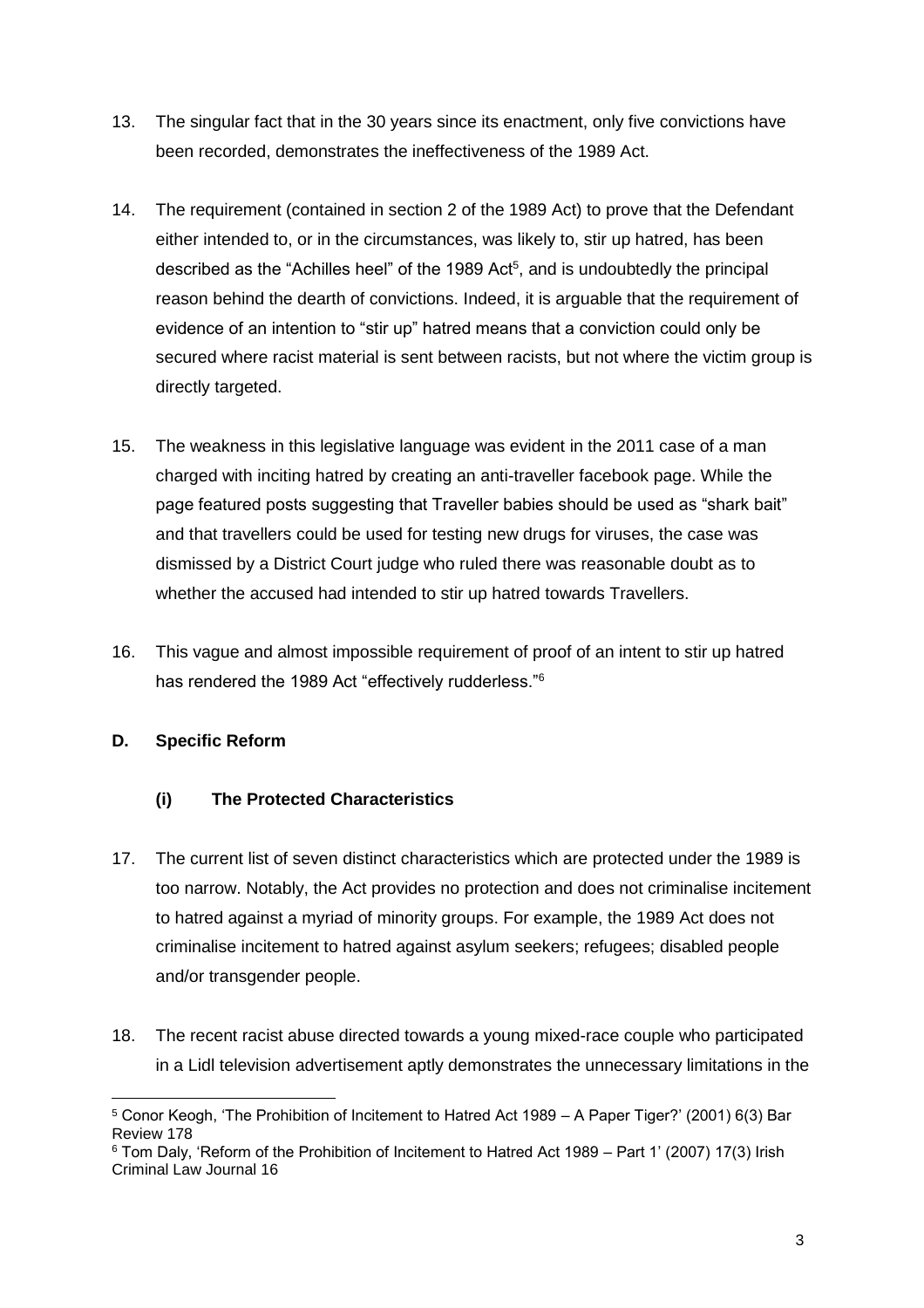current 1989 Act. It is arguable that had the authors of the vicious online posts been prosecuted under the 1989 Act, they would not have been convicted on the grounds either that the hatred they incited was not against a group of persons with one of the seven identified characteristics in the 1989 Act.

- 19. Fianna Fáil submits that the list of characteristics should be broadened and equalised with the nine prohibited grounds of discrimination provided for under the Equal Status Acts 2000 to 2015 – which better reflect the diversity of modern Ireland and are broader in their scope than the seven identified characteristics provided for in the 1989 Act.
- 20. Furthermore, the limitation in the 1989 Act which restricts the application of the Act to incitement to hatred against *groups* of persons only, is unduly restrictive. There is no good reasons why incitement to hatred against an individual should not be criminalised.

### **(ii) The Internet**

- 21. While the 1989 Act seems to encompass online behaviour<sup>7</sup>, given the fact that the internet, offers a "substantial means to promote hatred and facilitate hate speech"<sup>8</sup>, it is submitted that specific provision should be made to deal with abusive and hate-filled online speech.
- 22. The 1989 Act does not address the liability (whether criminal or civil) of internet intermediaries or those who re-publish hate speech. This is a significant lacuna in the current legislation and needs to be addressed.

### **E. Conclusion**

 $\overline{a}$ 

23. The rise of hate speech in Ireland, coupled with the very low conviction rate, means demonstrates that the 1989 Act is not fit for purpose and requires immediate reform and amendment.

 $7$  As it extends to words used, behaviour or material displayed in "any place other than inside a private residence." Section 2(1)(b)

<sup>8</sup> Law Reform Commission, Report on Harmful Communications and Digital Safety (LRC 116, 2016) at para 2.245.